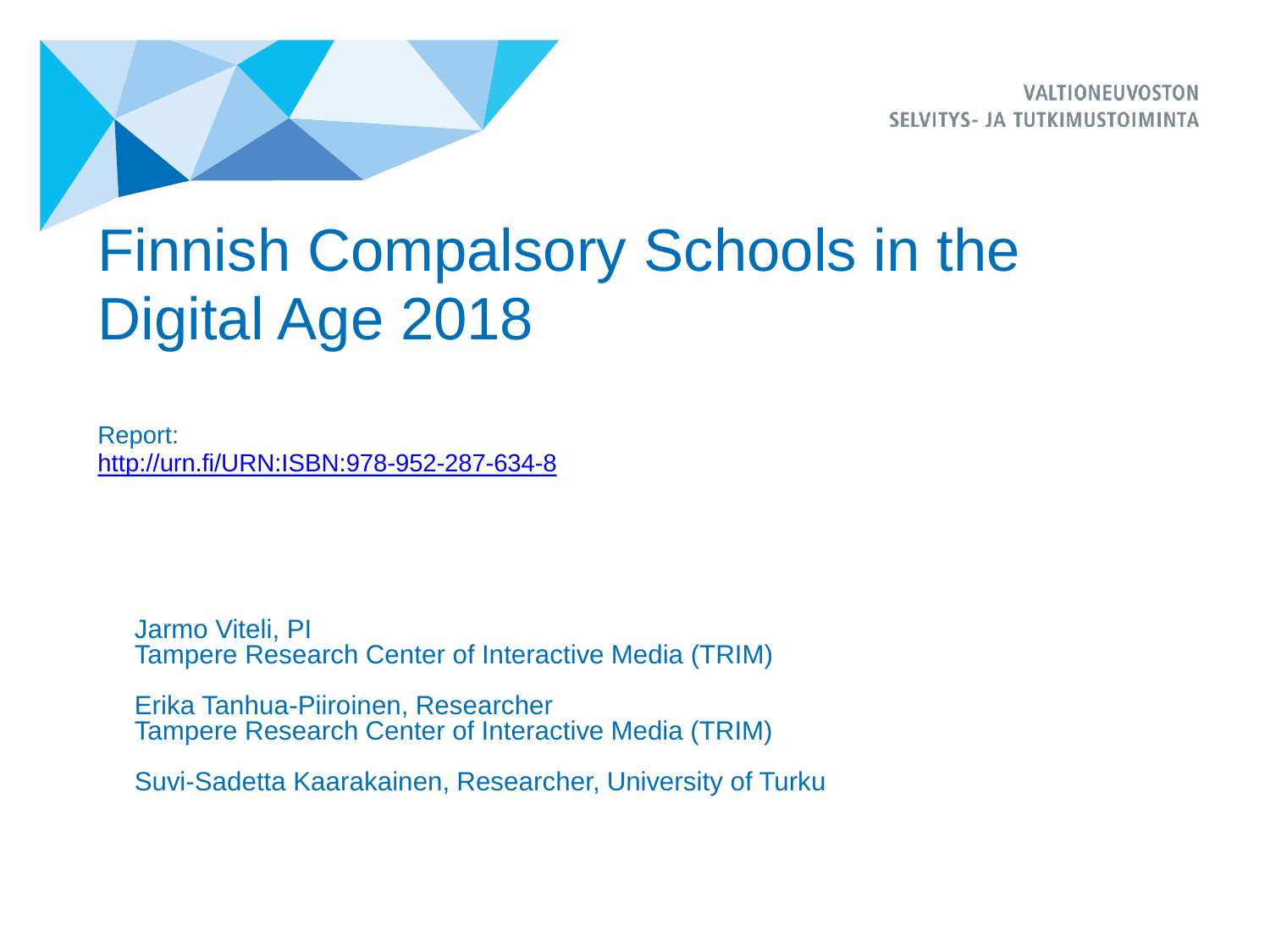

# **History**

- Idea to create tool to empower teachers, principals and schools to develop their digital competences
- Self-evaluation tool evidence based development
- Skills, attitudes, pedagogical usage of ICT in education, strategies and readiness for change
- From information through reflection to personal and school development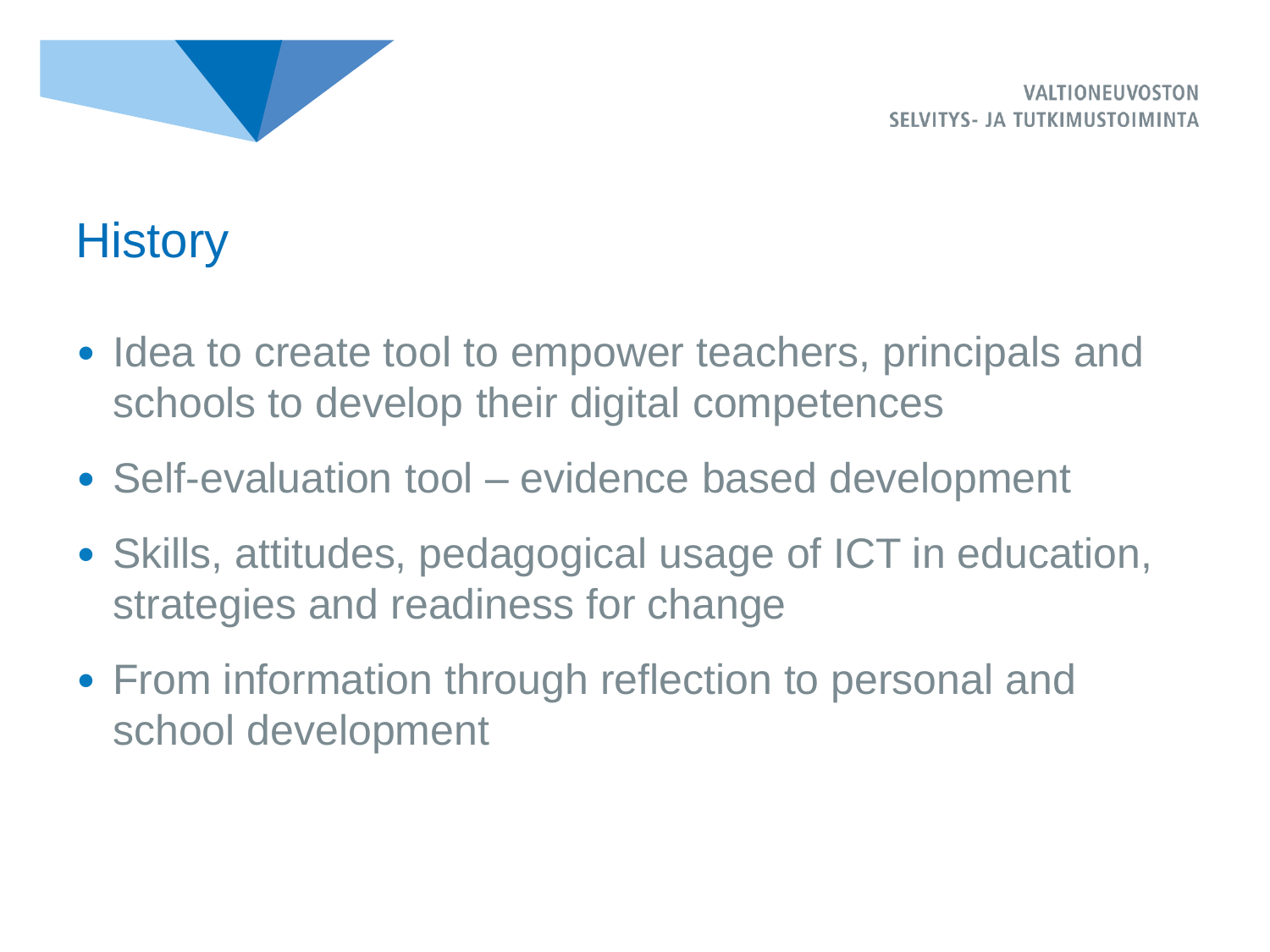

# Opeka for teachers, Ropeka for principals and Oppika for students

- Widely used
	- **49193** teacher answers
	- 1360 Principals
	- $\cdot$  60 000 + students
- Available in
	- Finnish
	- Swedish
	- English (not oppika)
- System provided also data for research purposes
- Available at [www.opeka.en](http://www.opeka.en/) ; [www.ropeka.en](http://www.ropeka.en/)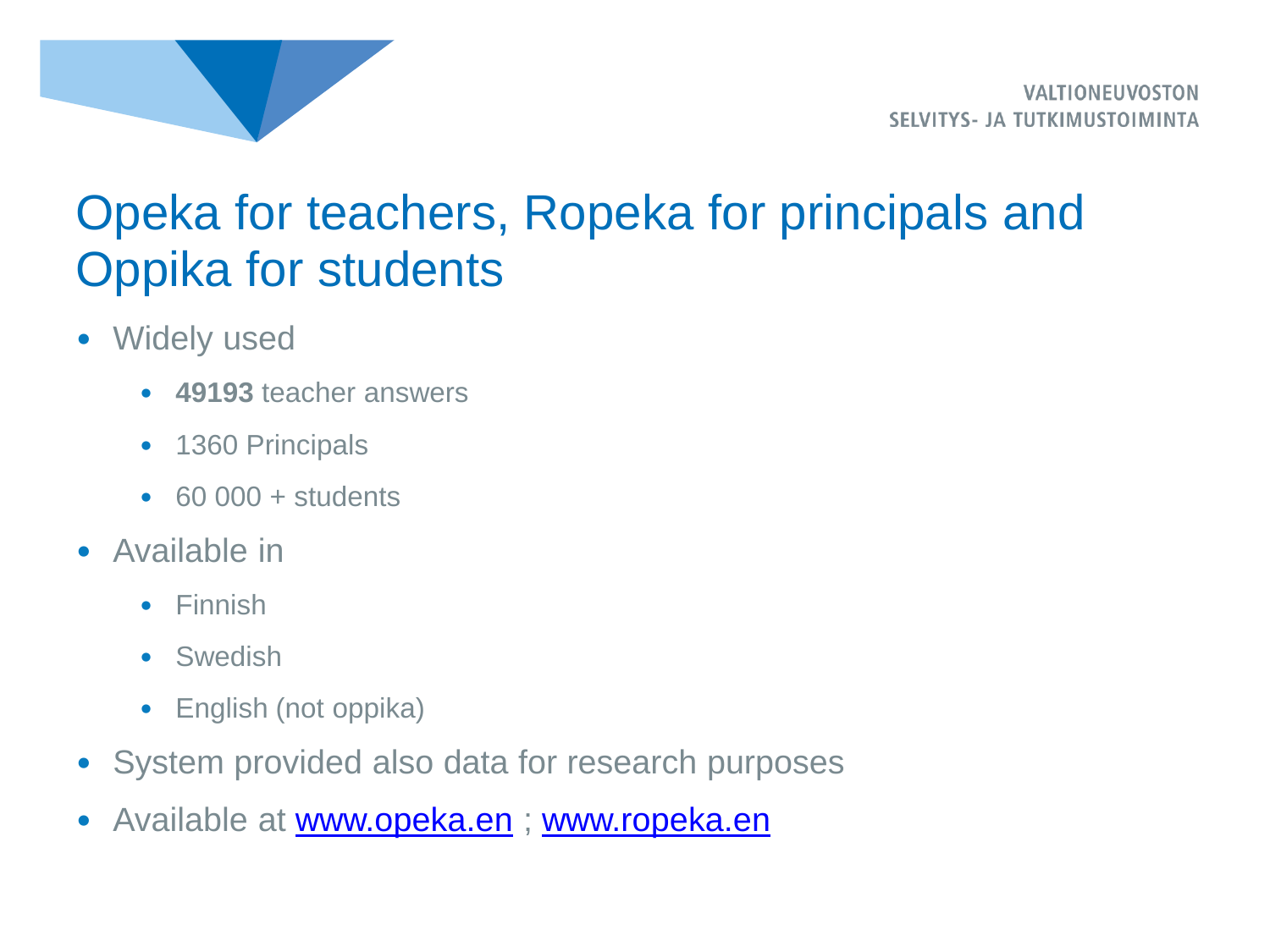

# Need – evidence based school development

- Schools, municipalities, ministry need information on the use of ICT in education
- Information is needed for
	- Planning
	- Designing interventions
	- Measuring the impact of interventions
	- To get the most out of scarce resources
	- Is there equality what comes to resources, teachers skills and usage of ICT in education?
- Government decided to set up long term follow-up study how things develop in Finnish schools between 2016 -2018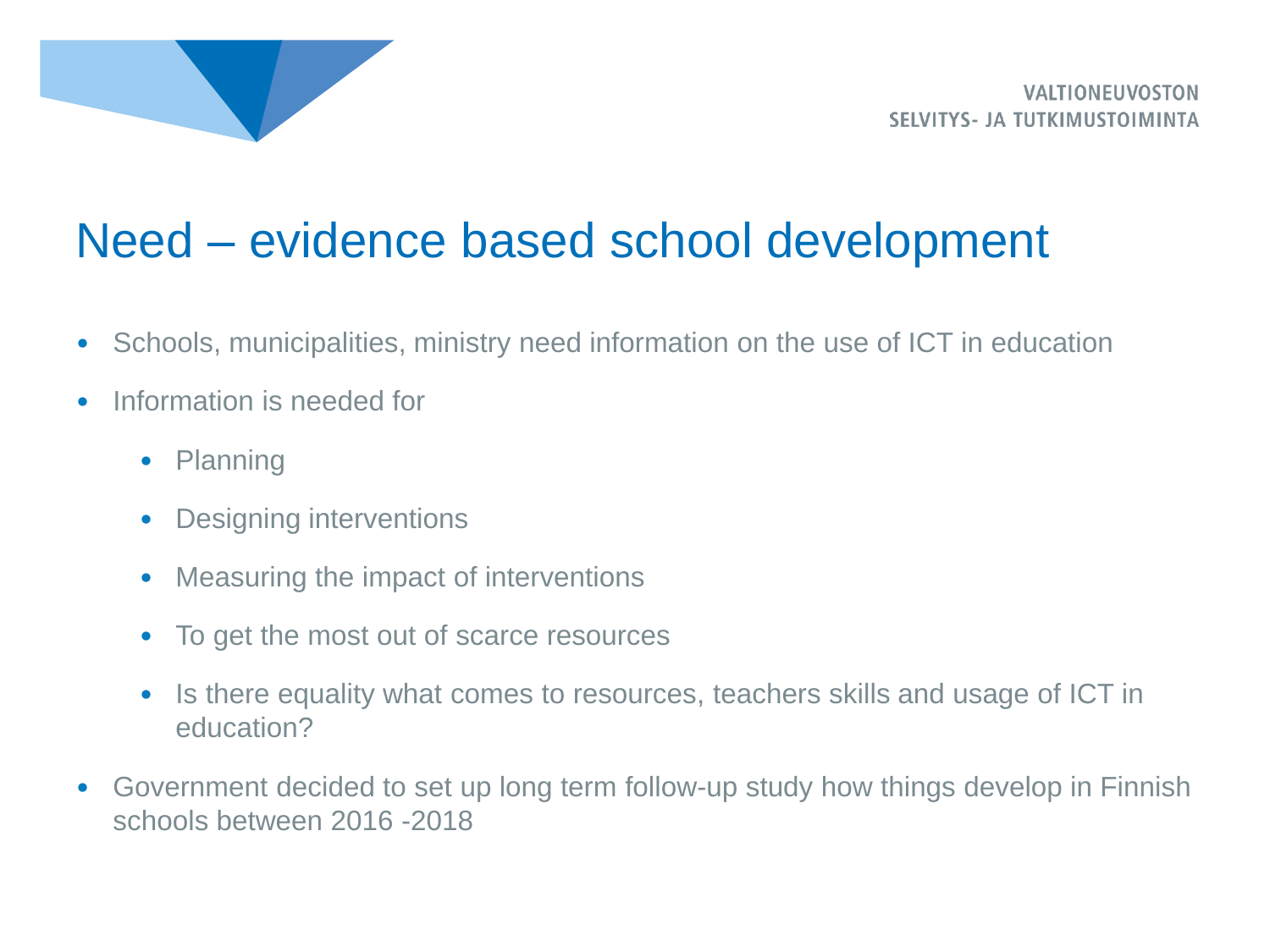

**VALTIONELIVOSTON SELVITYS- JA TUTKIMUSTOIMINTA** 

# **Benefits**

- For Teacher: Opeka provides information about teachers usage of EdTech, comparative information how her usage is compared to other teachers and recommendations how to improve situation
- For School/Principal: Opeka provides picture about schools digital culture as well as comparative information how school is doing comparing other schools. It also provides recommendations how to improve situation.
- For Superintendent. Opeka provides over results about how schools in her district is doing and possibility to compare situation with other districts. Opeka also shows are resources equally distributed and well utilised.
- Nationwide how are things in Finland
- Opeka provides systematic and sustainable process to develop teachers work and it that way improve schools digital teaching and learning culture.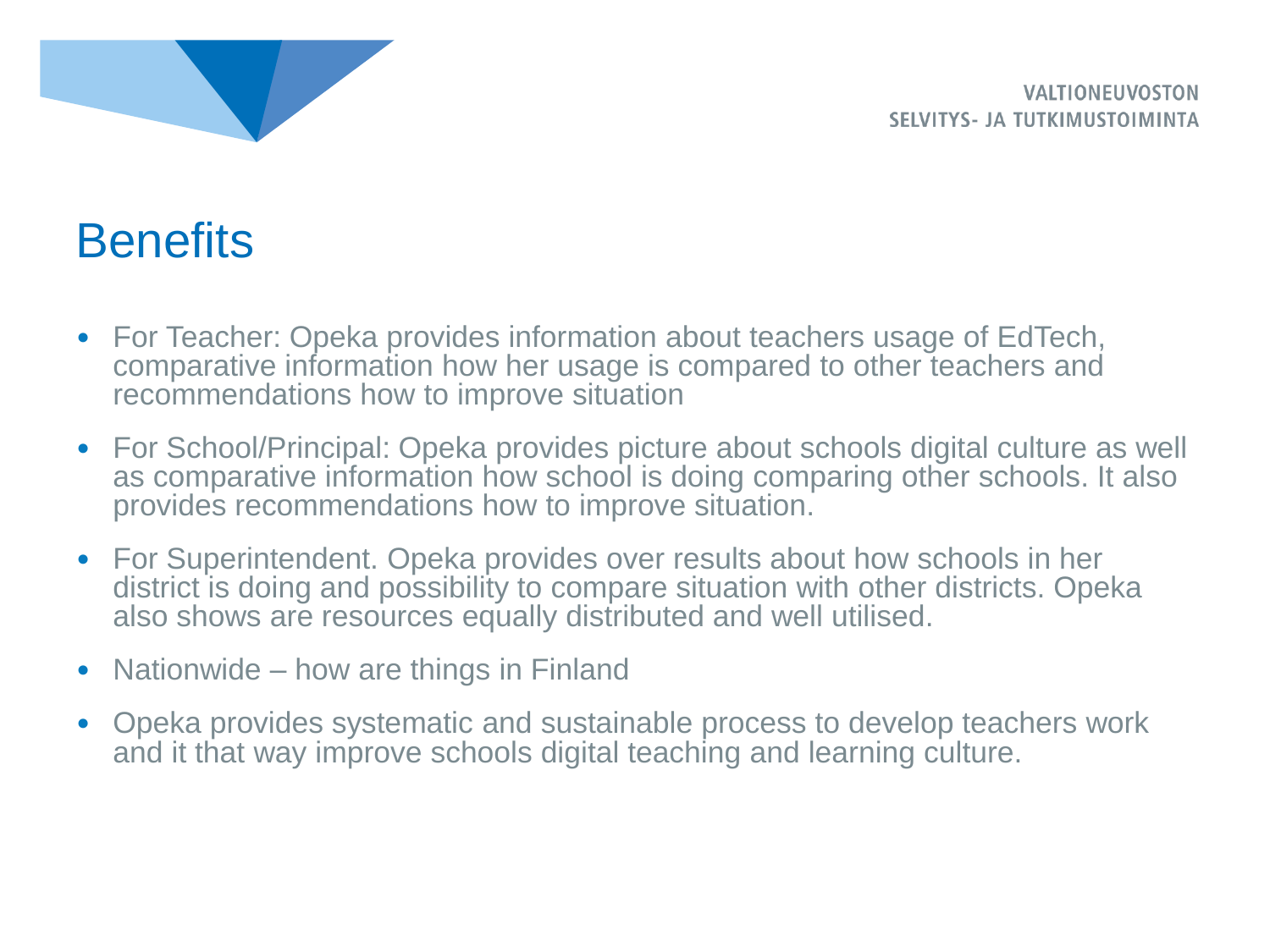

#### **The learning cycle according to Kolb (1984) in Opeka context**

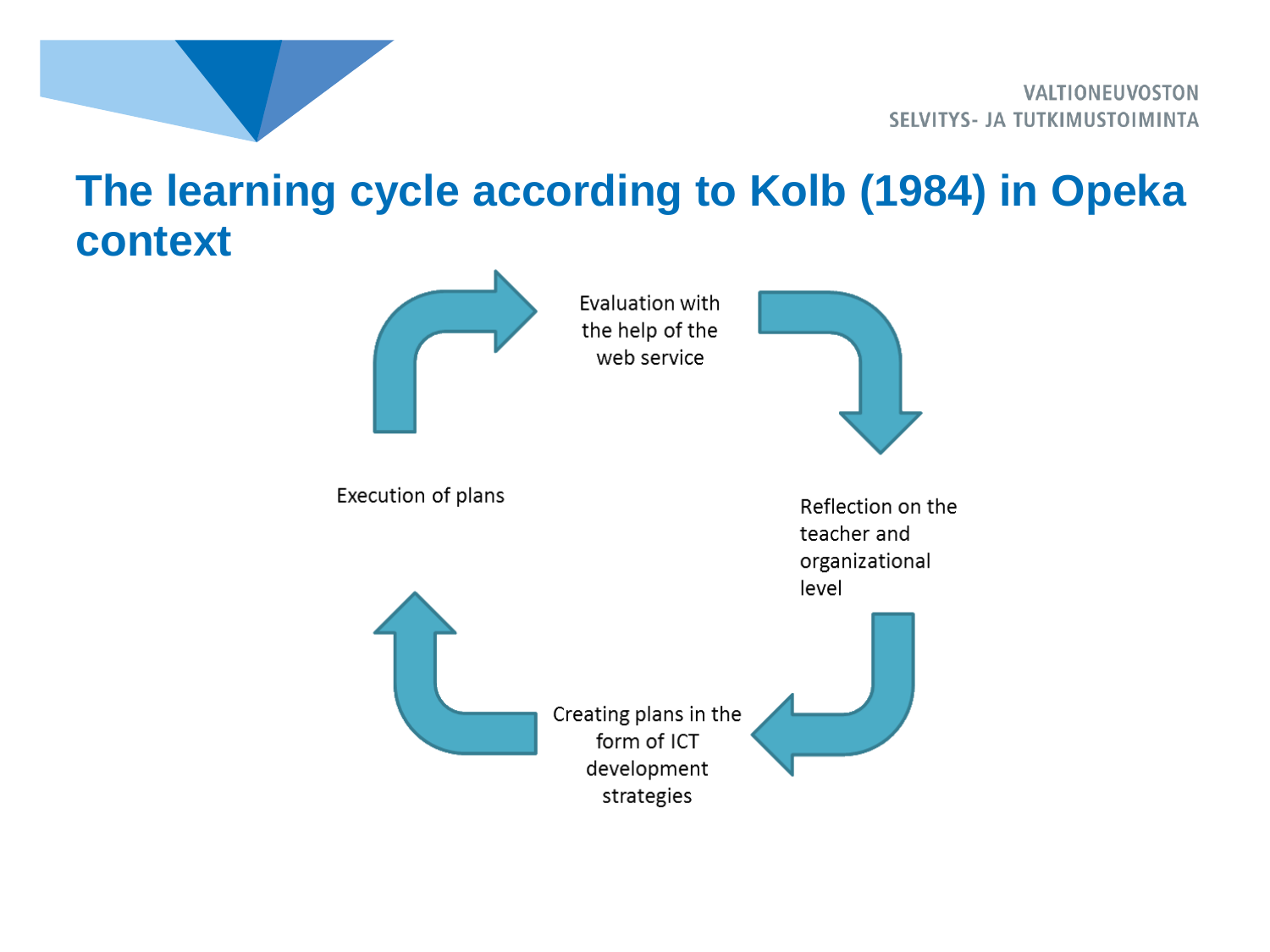

### Teachers and Principals – representative smaple

#### 4 513 teachers

- $\geq$  2017: N=1 753
- $\geq$  2018: N=2 760

#### 331 principals

- $\geq 2017 \text{ N} = 159$
- $\geq 2018 \text{ N} = 172$





■ Opettajat ■ Rehtorit ja johtajat



Lisäksi vuonna 2016 selvityksessä oli mukana 3579 opettajaa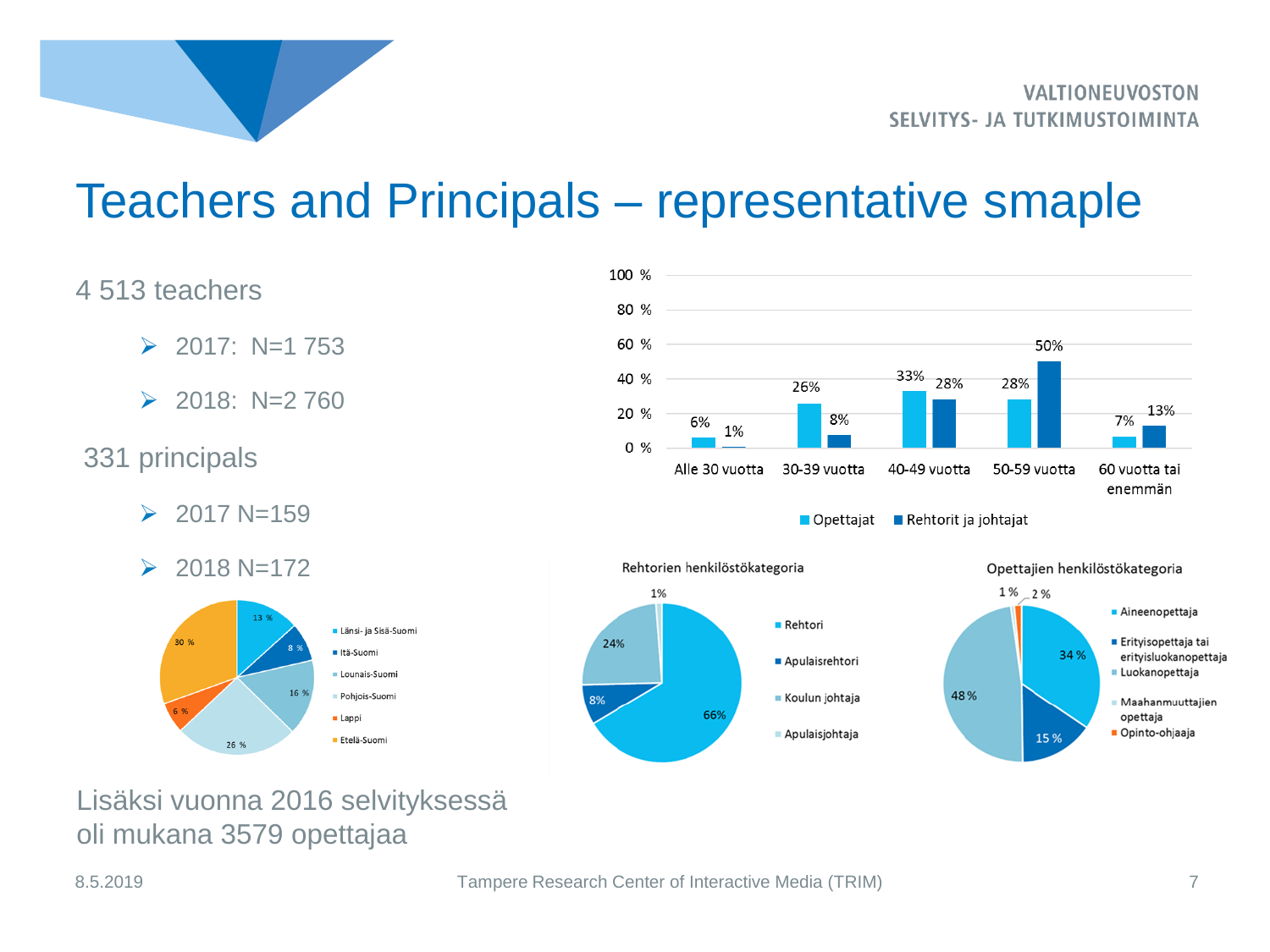# Schools work for digital strategy has slowly developed - Principals



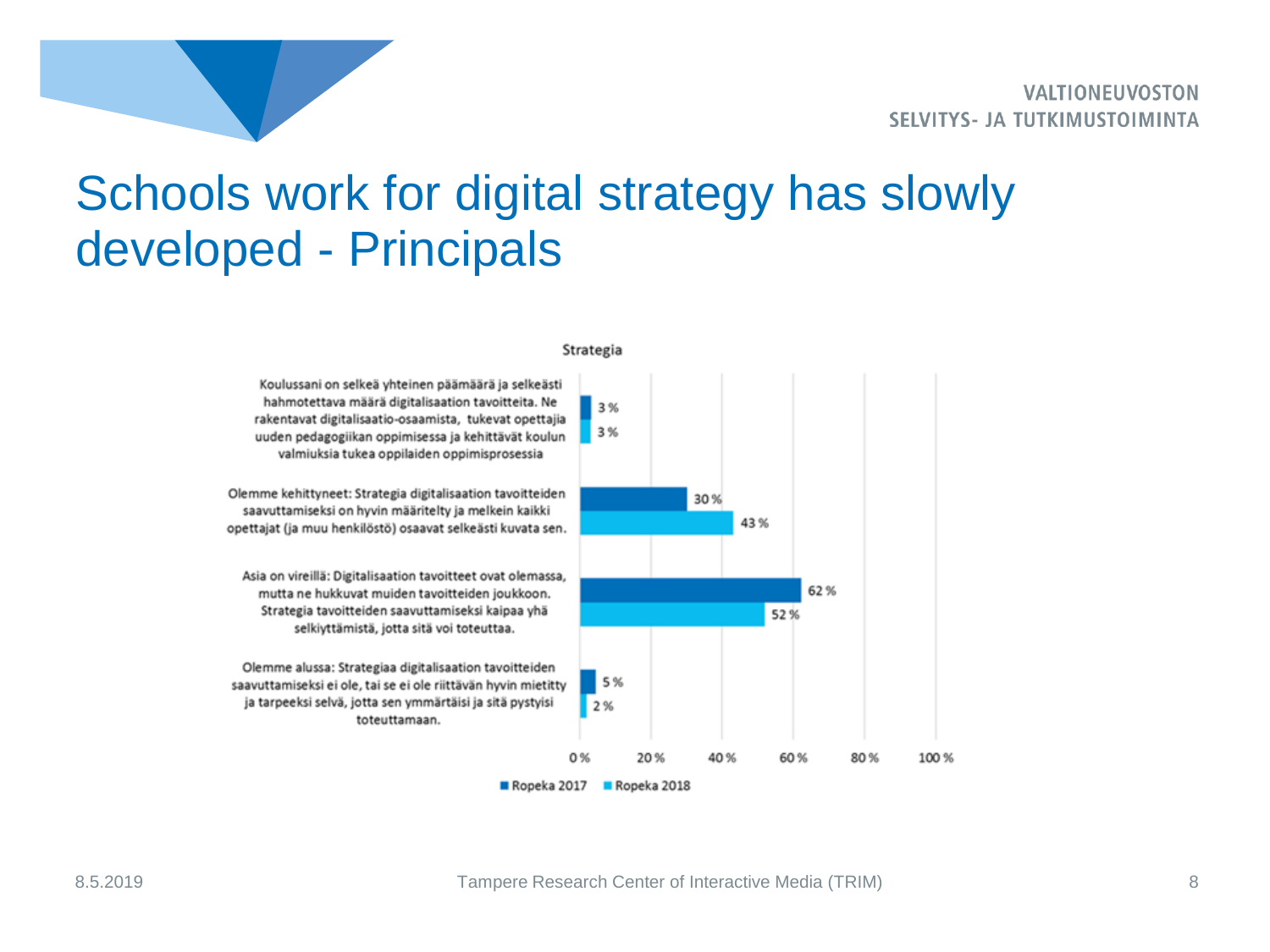# Schools are better committed for digital chance - **Principals**

Sitoutuneisuus muutokseen



- Myös digitalisaation kehittymistä suhteessa tavoitteisiin arvioidaan kouluissa hieman useammin
- Edelleen rehtorien mukaan kehityskeskusteluissa otetaan esille myös opettajan tieto- ja viestintäteknologinen osaaminen (ka 4,28).

Tampere Research Center of Interactive Media (TRIM)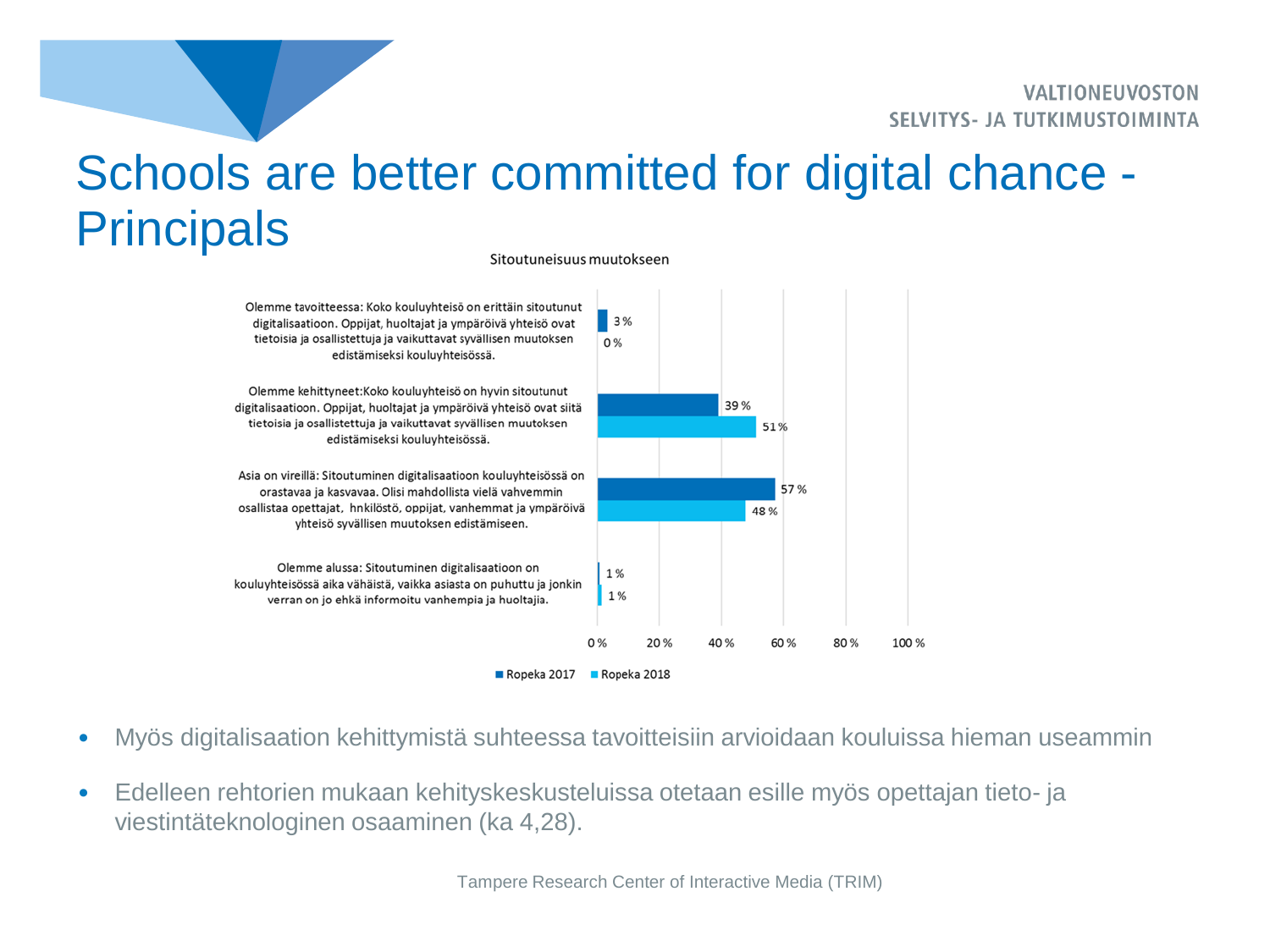

**VALTIONEUVOSTON** SELVITYS- JA TUTKIMUSTOIMINTA

### Teachers ICT-skills have developed

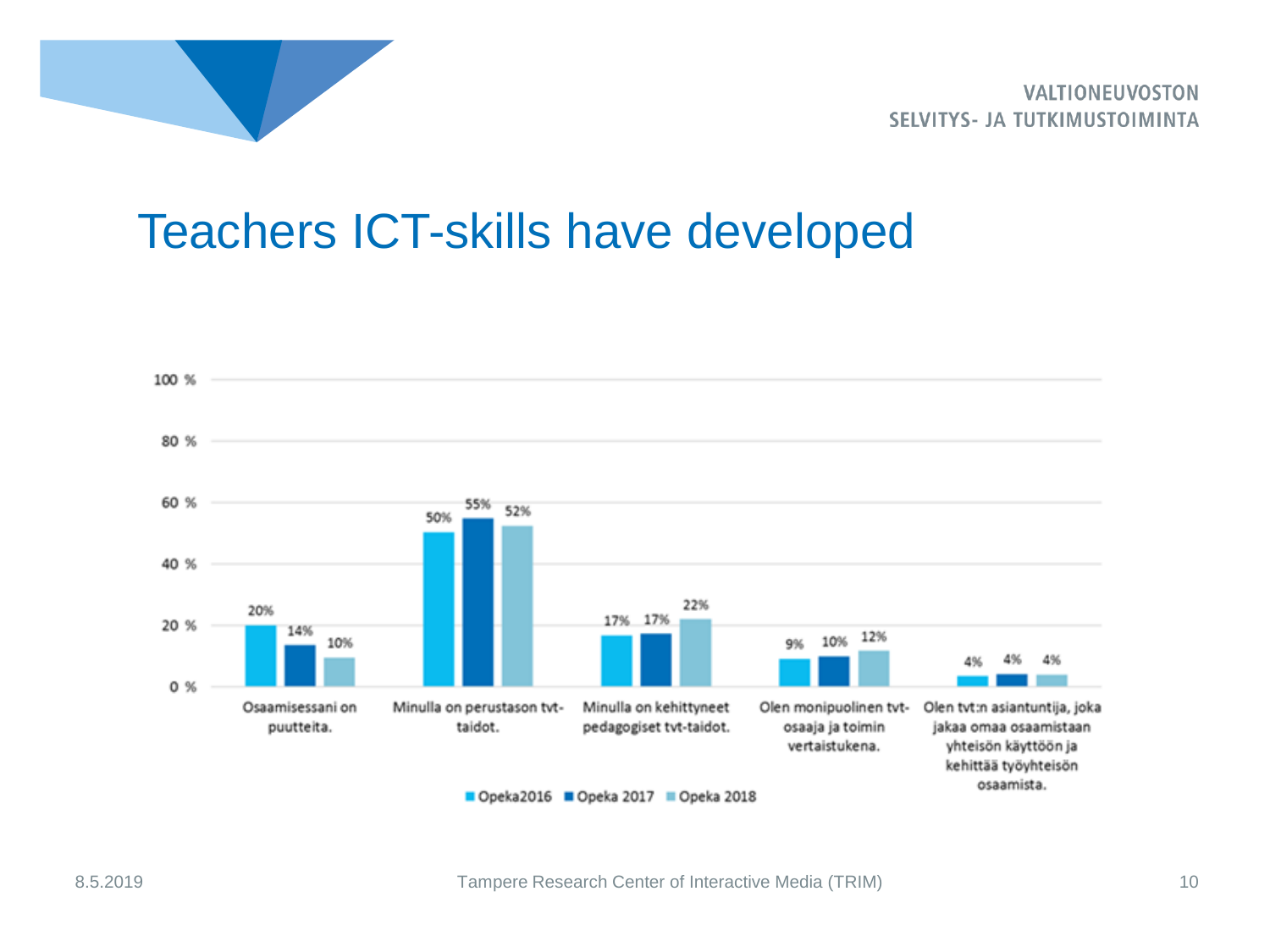# Skills among teachers are quite equal in different part of the country



- ➢ Pohjois- ja Etelä-Suomen opettajat arvioivat valmiutensa suhteessa OPS:n vaatimuksiin hieman paremmiksi kuin Lounais-Suomen sekä Länsi- ja Sisä-Suomen opettajat
- ➢ Kokonaisarvioissa (kuvio) Pohjois- ja Etelä.Suomen lisäksi Lapin opettajat kokevat vähemmän puutteita osaamisessaan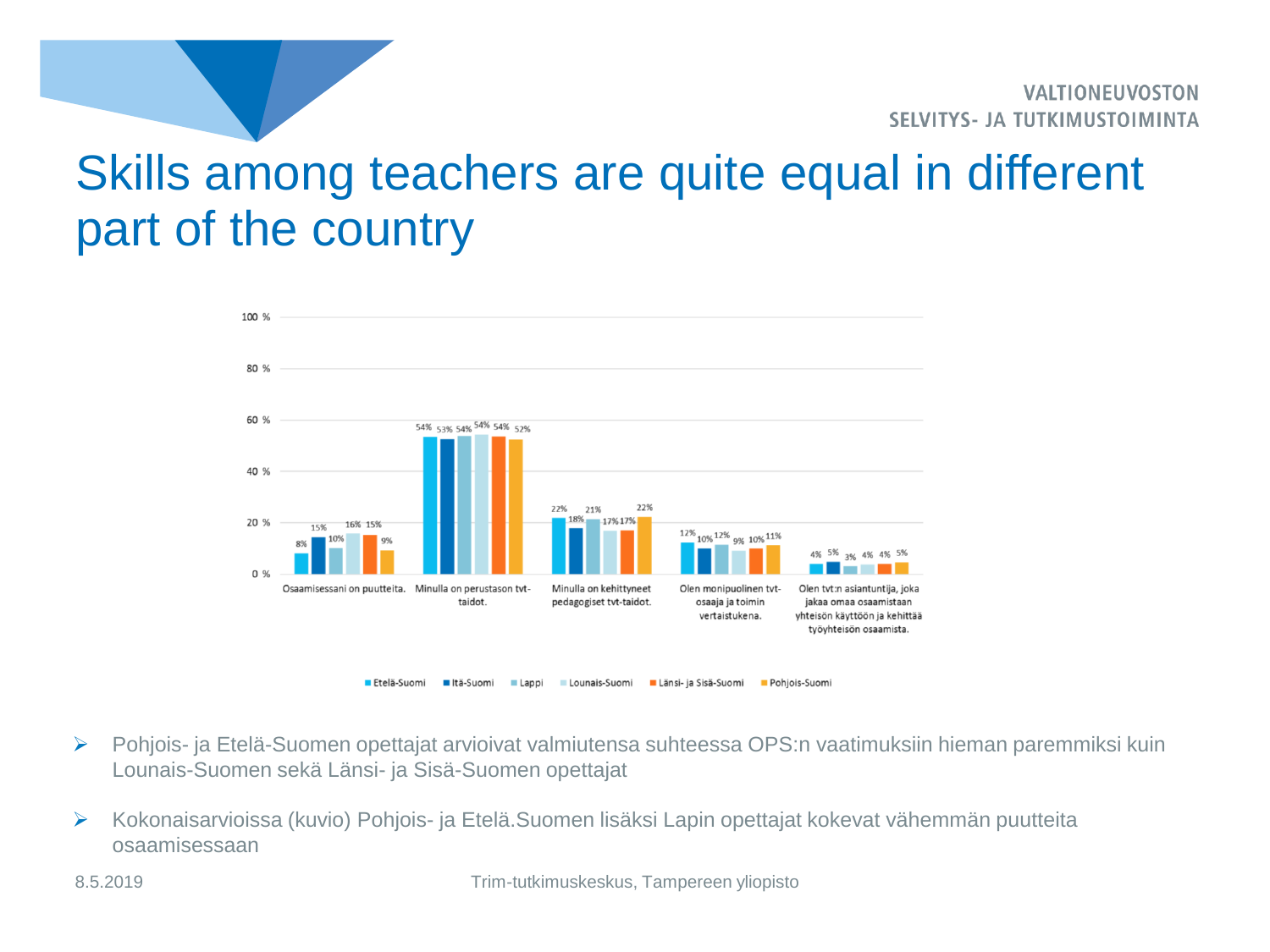

#### Acual skill test – same result

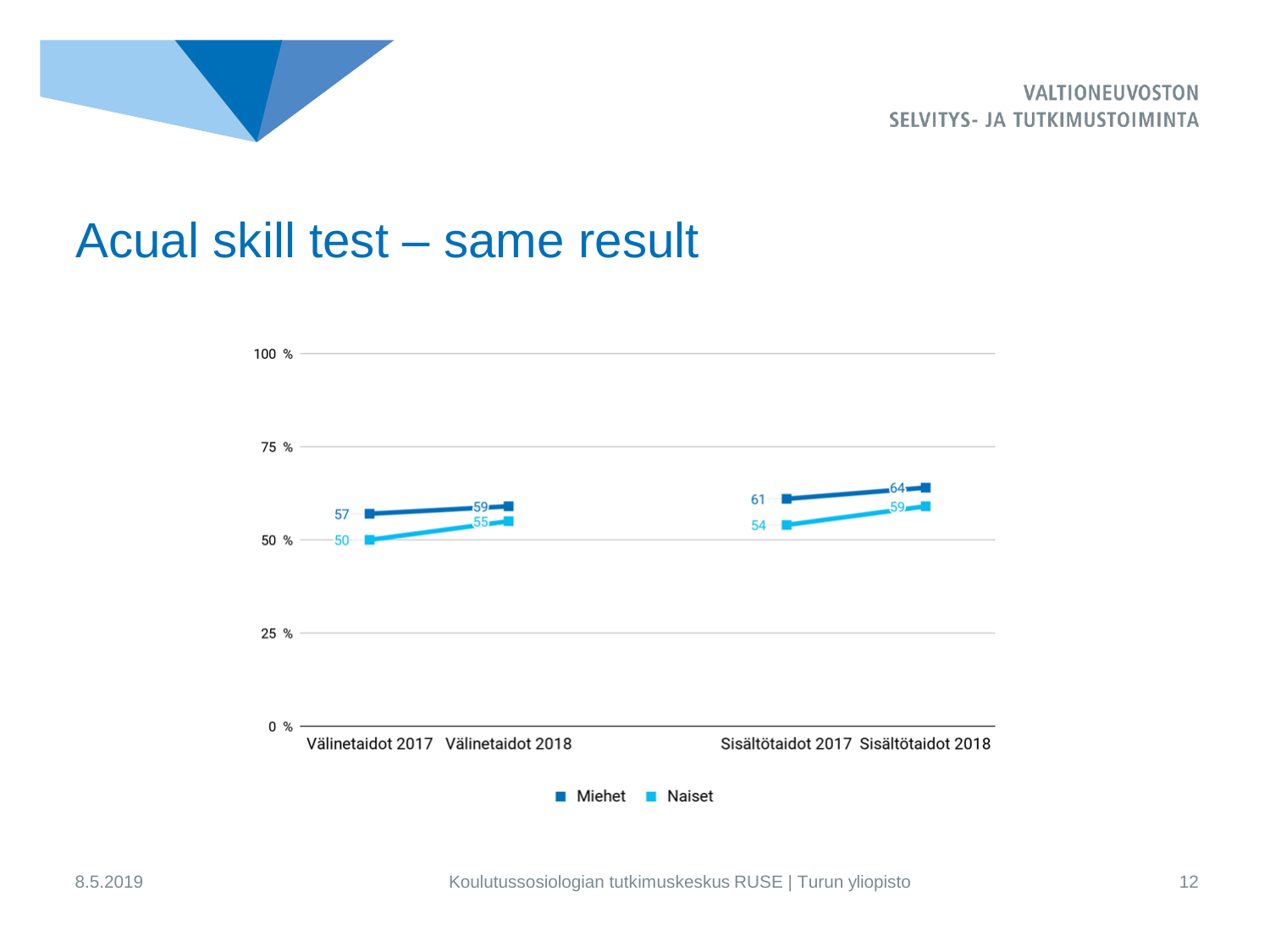

### Younger teacher generation are more skillfull than older ones



- ➢ Lähes kolmannes yli 60-vuotiaista ja viidesosa 50–59 vuotiaista opettajista kokee osaamisessaan olevan puutteita.
- ➢ TVT-asiantuntijoiksi itsensä arvioineita on vähiten alle 30 vuotiaiden ja yli 60-vuotiaiden joukossa.
- ➢ Mies- ja naisopettajien arviot omasta osaamisestaan eroavat myös jonkin verran.
- ➢ Erityisesti kahdessa osaavimmassa ryhmässä naisten osuus on lähes 10 % pienempi kuin miesten.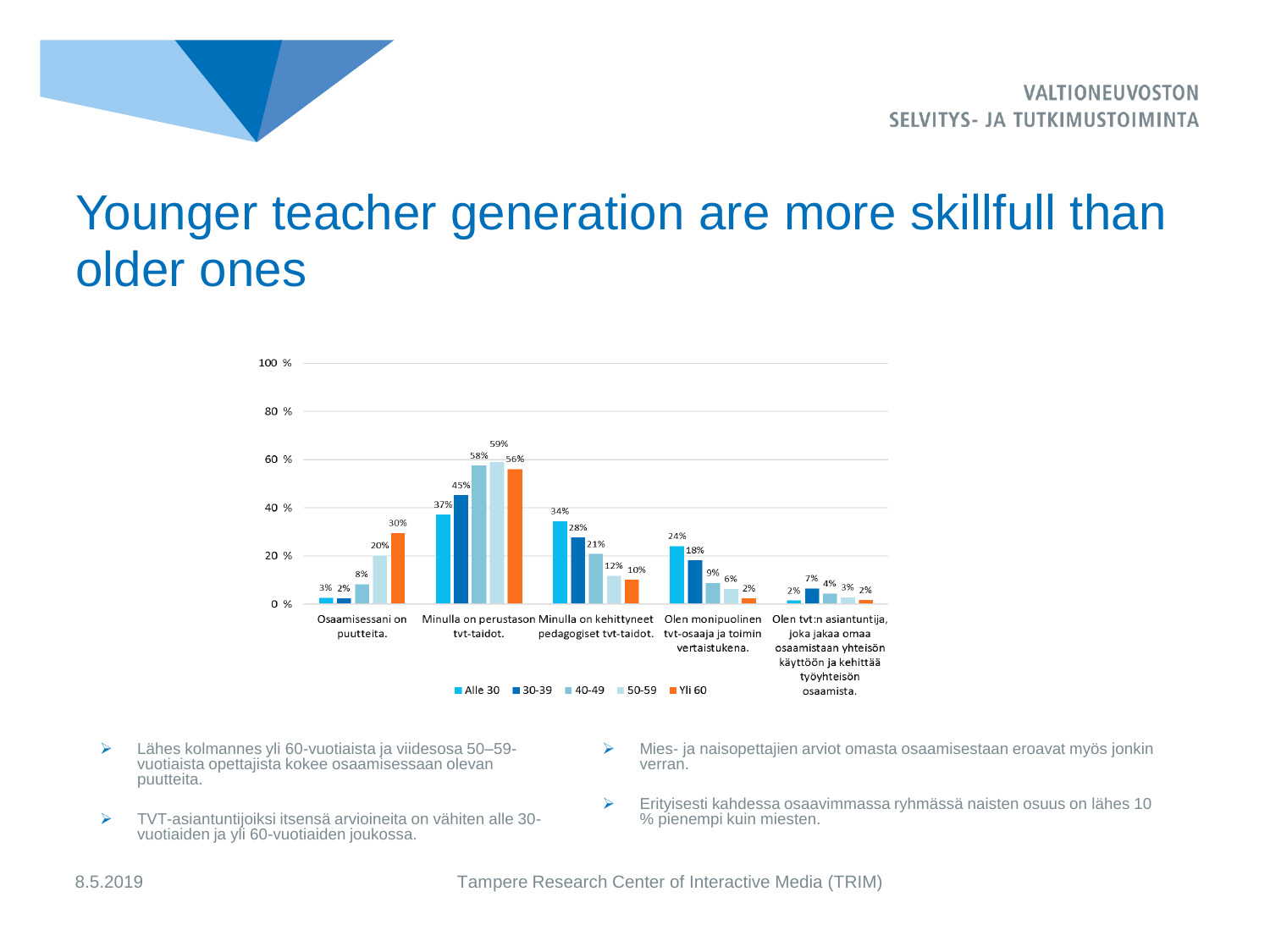

### Special-education teachers have more challenges in their skills

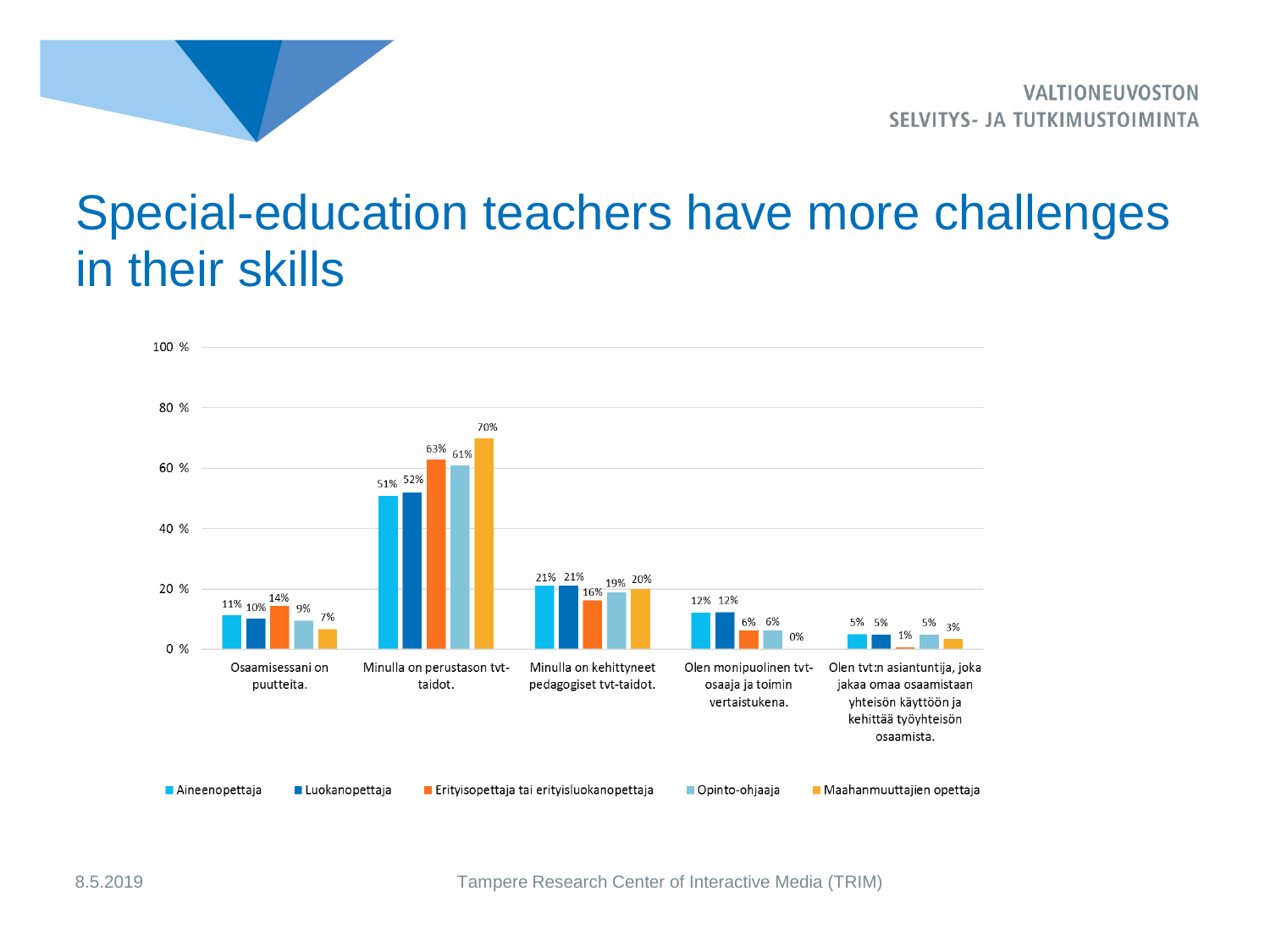

## Inservice-training is not provided equally

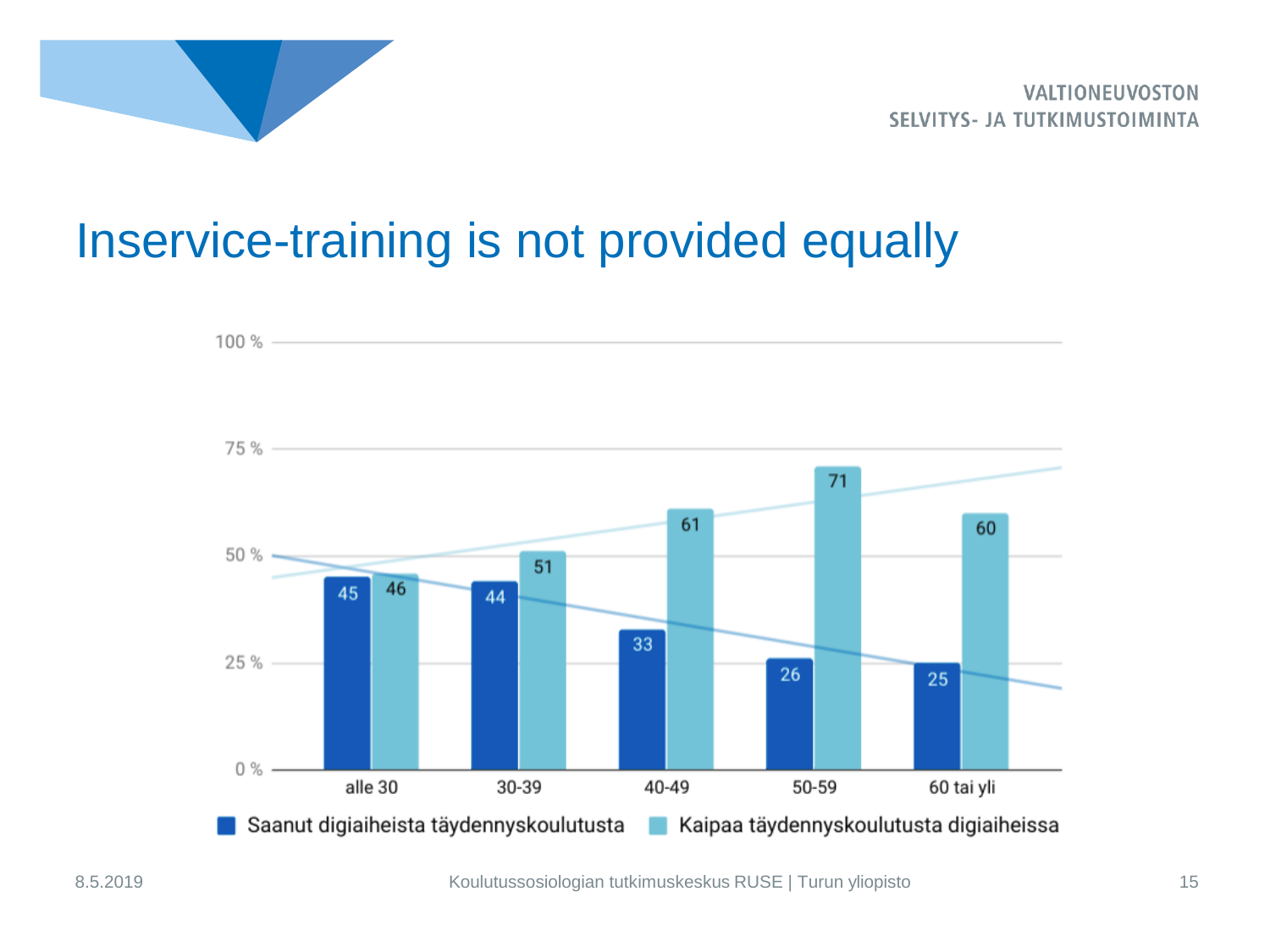

#### Tutor-teacher system is almost in every school



➢ Yli 80 prosentilla kouluista toimii tutoropettaja tai muu pedagoginen tukihenkilö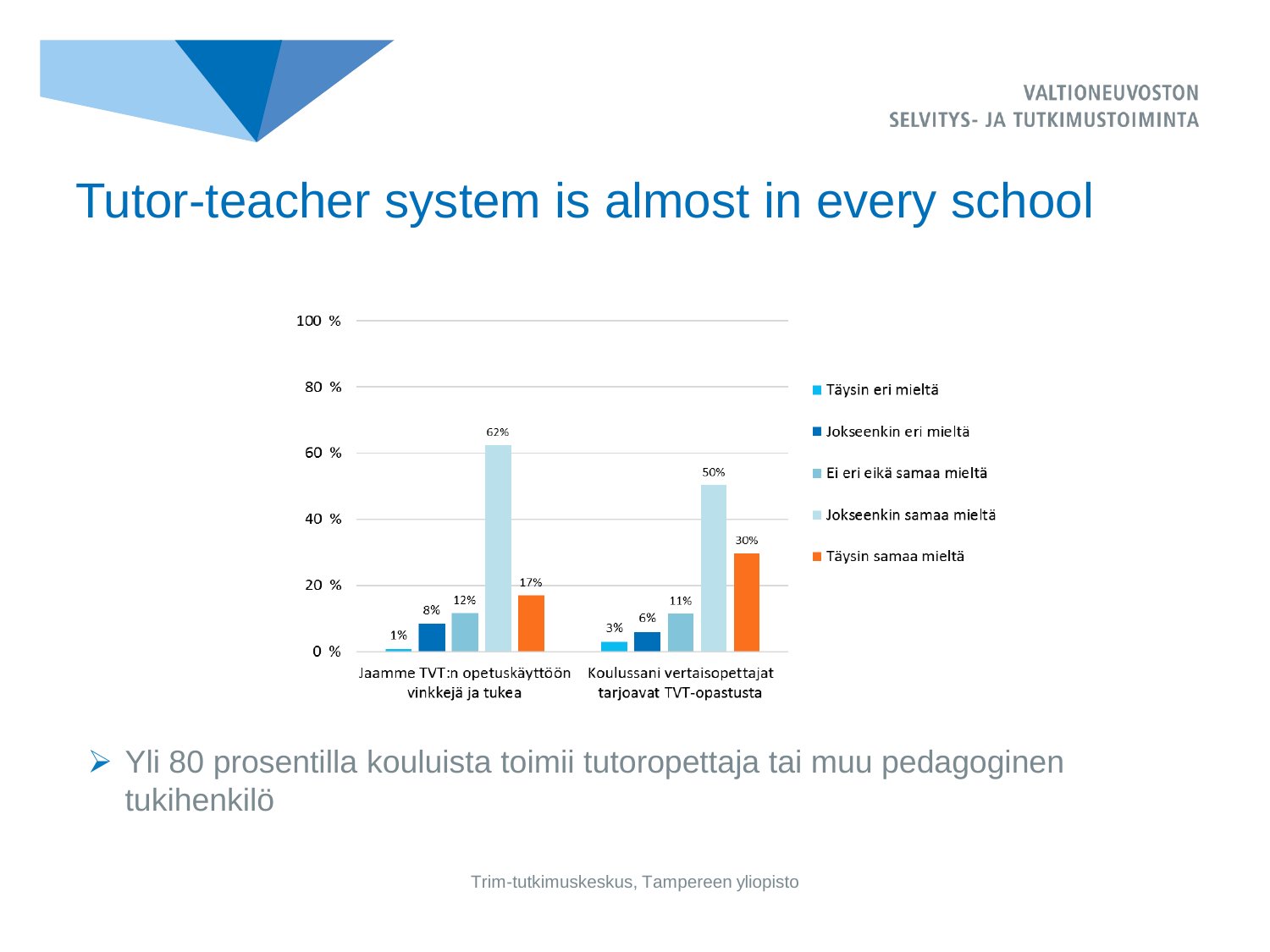

# Teachers versus Principals

| <b>Questions</b>                                                                                         | <b>Positive answers</b> |                |
|----------------------------------------------------------------------------------------------------------|-------------------------|----------------|
| <b>Question</b>                                                                                          | Ropeka (N=142)          | Opeka (N=1342) |
| In my school we have shared goals how to<br>utilize ICT in education                                     | 69 %                    | 46 %           |
| In my school it is easy to develop new<br><b>things</b>                                                  | 89 %                    | 67 %           |
| We have tutor - teacher system in my<br>school                                                           | 86 %                    | 76 %           |
| In our development discussion between<br>principal and teacher we also discuss<br><b>about ICT-skils</b> | 87%                     | 54 %           |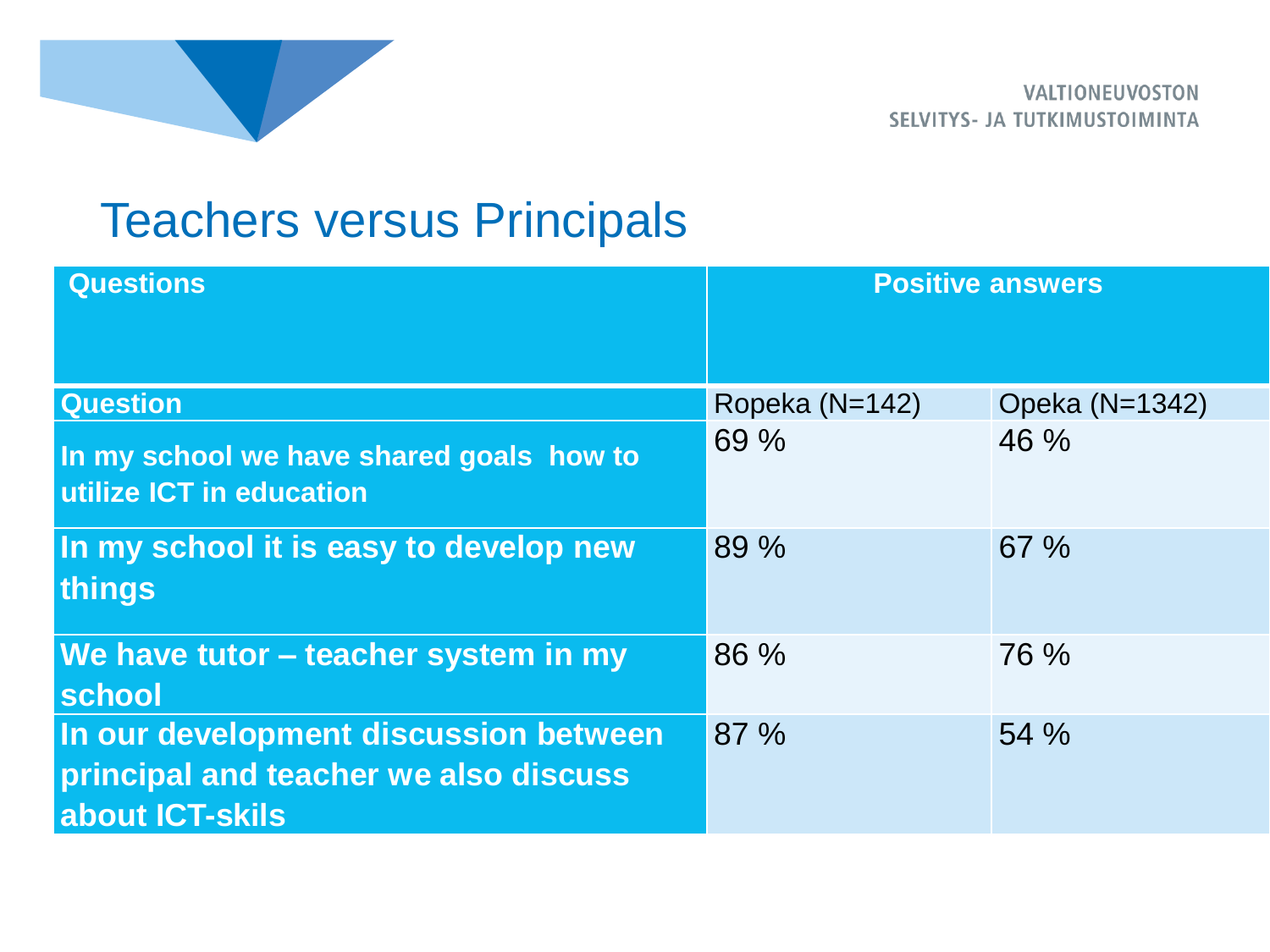## Some recommendations

- Principals need to put more emphasize to strategic work together with school community
- Principal is responsible to make it sure that needed infrastructure and tools are there to make it possible for teachers to use versatile pedagogical models and practices.
- Municipalities must provide enough resources to principals so that they can provide up-todate learning environments.
- For Principals it is needed to to build up their own mentoring model to provide them support both strategi issues as well as many other areas in change manangement.
- Tutor teacher model is highly appreciated among teachers and principals. It should be developed as permanent strucutre of Finnish education system.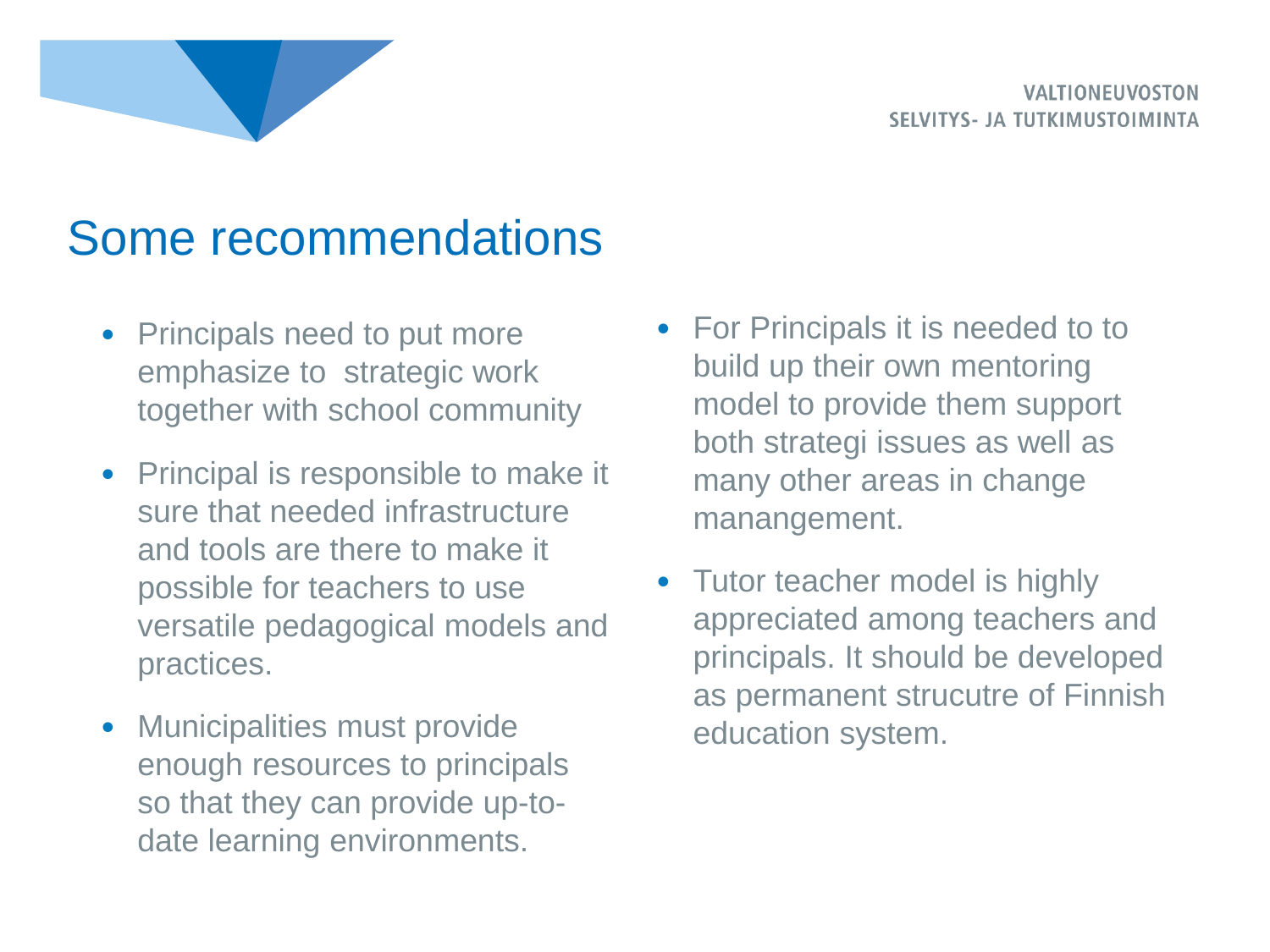

## Recommendations

- Student lack of many crucial ITskils. That should take into account and make it sure that student have relevant ICT-skills and capabilities to use them in the real life context and solving problems etc.
- Student should have more active role in schools and have opportunities to produce content and learn how to use all kind of digital services provided by society and service providers.
- Teachers inservice-training should have special attention to over 40-year old teachers and special-education teachers
- We should develop "Evidence" based development culture at schools "
- That's why it is needed to have long term process to follow to digitalization process in schools from principals, teachers and students point of view. In that way we can also better qurantee equal education in different part of Finland.